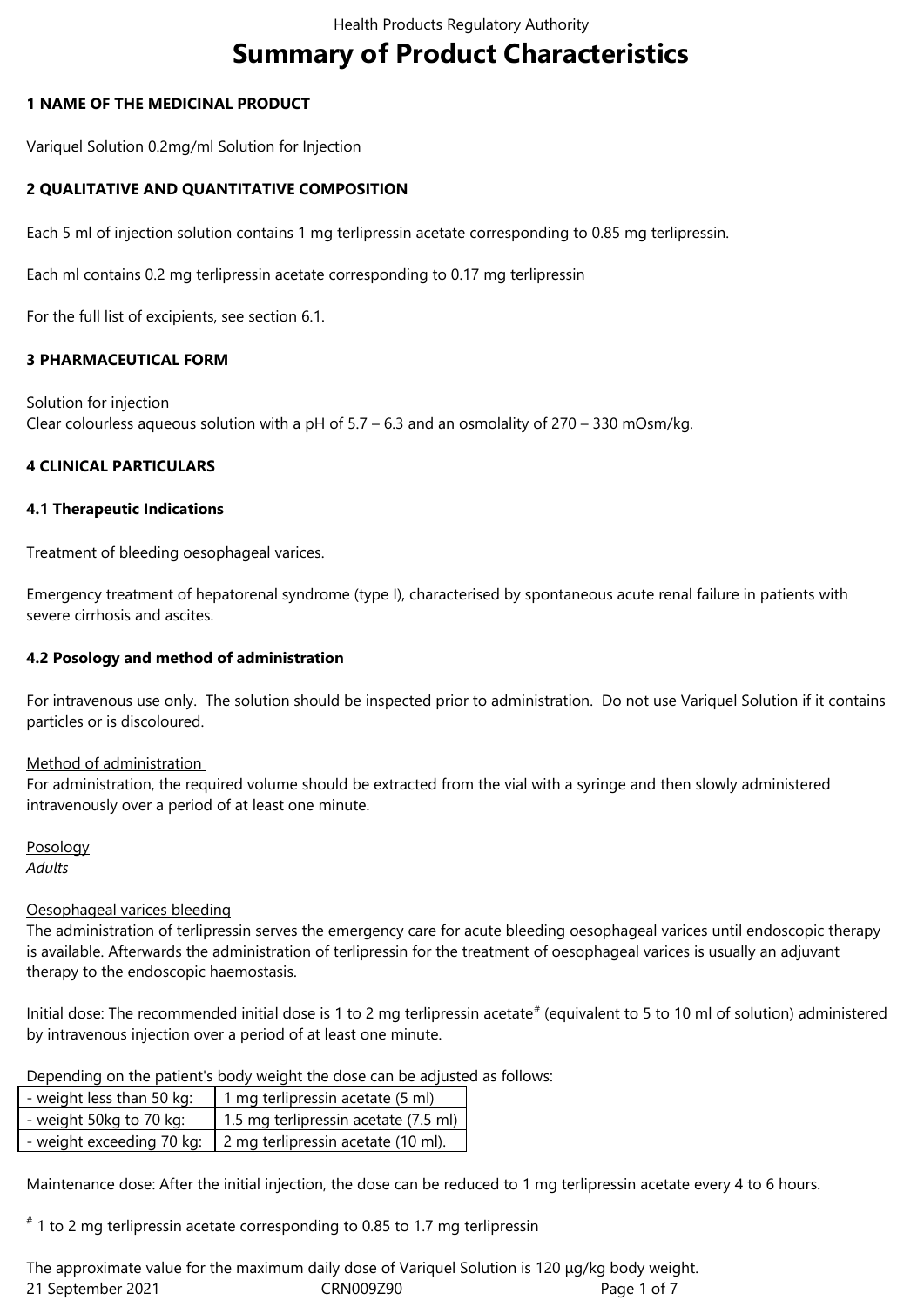The therapy is to be limited to  $2 - 3$  days in adaptation to the course of the disease.

## Hepatorenal syndrome

Treatment in adults is usually started with a dose of 1 mg terlipressin acetate<sup>#</sup> (5 ml of solution) at 4 to 6-hour intervals. The dose can be increased to a maximum of 2 mg terlipressin acetate<sup>#</sup> (10 ml of solution) every 4 hours if the serum creatinine does not decrease by at least 25% after 3 days of treatment.

# 1 mg terlipressin acetate corresponding to 0.85 mg terlipressin ; 2 mg terlipressin acetate corresponding to 1.7 mg terlipressin

The treatment is continued until the serum creatinine has dropped below 1.5 mg/dl (133 µmol/l). In patients with a partial response (serum creatinine does not drop below 133 µmol/l) or in patients whose serum creatinine does not decrease, treatment should be stopped within 14 days.

In most clinical studies supporting the use of terlipressin for the treatment of hepatorenal syndrome, human albumin was administered simultaneously at a dosage of 1 g/kg of body weight on the first day and afterwards at a dosage of 20 - 40 g/day.

The usual duration of treatment of hepatorenal syndrome is 7 days, and the maximum recommended duration is 14 days.

## *Elderly patients*

Variquel Solution should be used with caution in patients over 70 years of age (see section 4.4). There are no dosage recommendations for the elderly.

# *Paediatric population*

The safety and efficacy of Variquel Solution in children and adolescents has not yet been established. No data are available. Variquel Solution is not recommended in children and adolescents (see section 4.4).

# *Renal insufficiency*

Variquel Solution should only be used with caution in patients with chronic renal failure (see section 4.4).

## *Hepatic insufficiency*

A dose adjustment is not required in patients with liver failure.

# **4.3 Contraindications**

Hypersensitivity to the active substance or to any of the excipients listed in section 6.1.

## **4.4 Special warnings and precautions for use**

Variquel Solution should be used with caution and under strict monitoring of the patients in the following cases:

- septic shock
- bronchial asthma, respiratory deficiencies
- uncontrolled hypertension
- cerebral, coronary and peripheral vascular diseases (e.g. advanced arteriosclerosis)
- pre-existing seizures (seizures)
- cardiac arrhythmias
- history of ischemic cardiovascular disease because terlipressin can induce ischemia
- coronary deficiencies or previous myocardial infarction
- chronic renal insufficiency
- elderly patients over 70 years of age as experience is limited in this group
- pregnancy (see section 4.6).

Hypovolaemic patients often react with an increased vasoconstriction and atypical cardiac reactions.

Terlipressin has a weak antidiuretic effect (only 3% of the antidiuretic effect of native vasopressin) therefore patients with a history of disturbed electrolyte metabolism should be monitored for a possible hyponatraemia and hypokalaemia.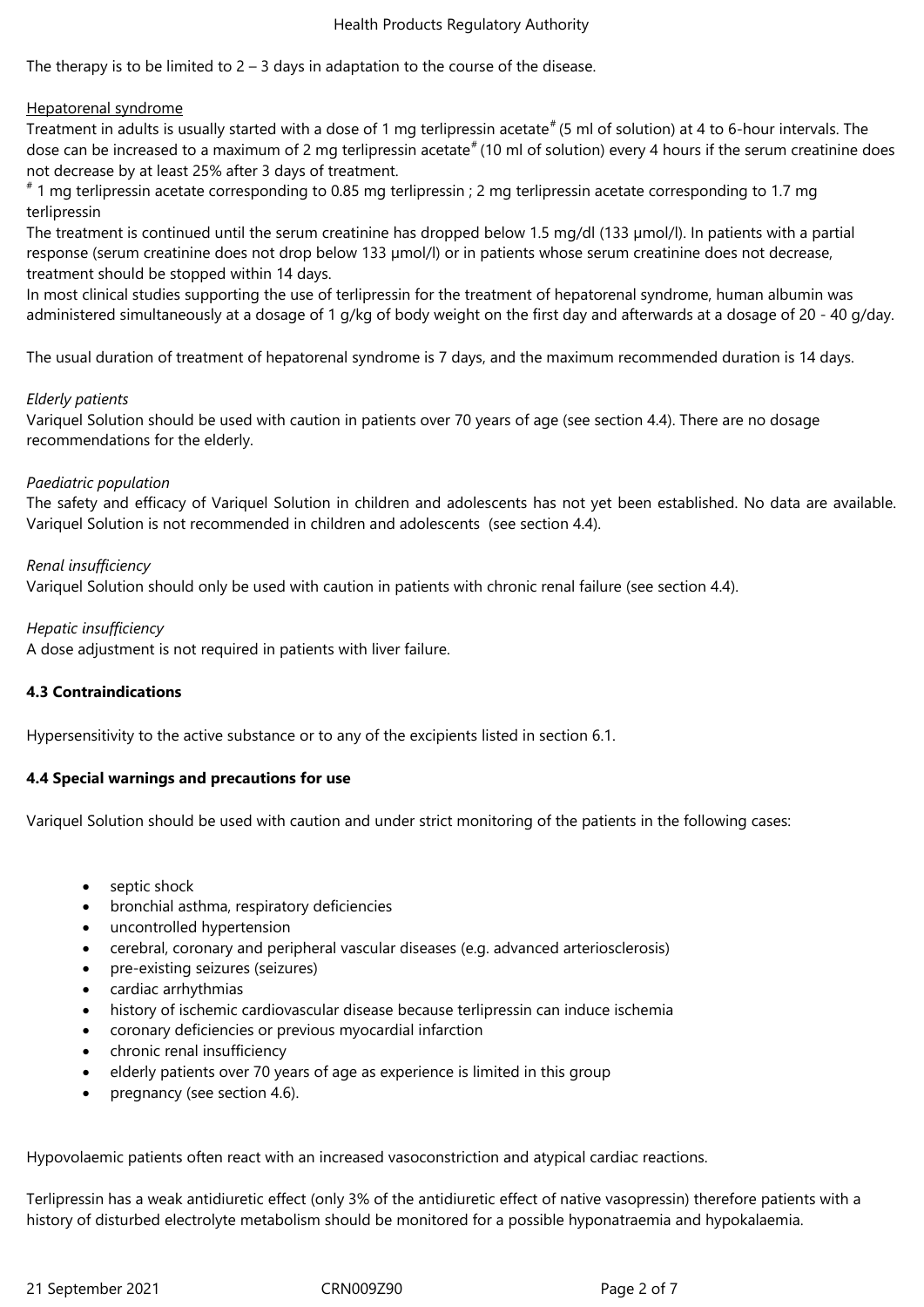In principle the use of the product should be confined to specialist supervision. Regular checks of blood pressure, ECG, heart rate, sodium and potassium serum levels and fluid balance are required during treatment.

In emergency situations which require immediate treatment before sending the patient to a hospital, symptoms of hypovolaemia must be considered.

Terlipressin has no effect on arterial bleeding.

To avoid local necrosis at the injection site, the injection must be administered intravenously.

# Skin Necrosis:

During post-marketing experience several cases of cutaneous ischemia and necrosis unrelated to the injection site (see section 4.8) have been reported. Patients with peripheral venous hypertension or morbid obesity seem to have a greater tendency to this reaction. Therefore, extreme caution should be exercised when administering terlipressin in these patients.

# Torsade de pointes:

During clinical trials and post-marketing experience, several cases of QT interval prolongation and ventricular arrhythmias including "Torsade de pointes" have been reported (see section 4.8). In most cases, patients had predisposing factors such as basal prolongation of the QT interval, electrolyte abnormalities (hypokalemia, hypomagnesemia) or medications with concomitant effect on QT prolongation. Therefore, extreme caution should be exercised in the use of terlipressin in patients with a history of QT interval prolongation, electrolytic abnormalities, concomitant medications that can prolong the QT interval, such as class IA and III antiarrhythmics, erythromycin, certain antihistamines and tricyclic antidepressants or medications that can cause hypokalaemia or hypomagnesemia (e.g. some diuretics) (see section 4.5).

This medicinal product contains less than 1mmol (23 mg) of sodium per 5 ml, i.e. essentially "sodium-free".

# Special populations

Particular caution should be exercised in the treatment of children, adolescents and elderly patients, as experience is limited and there are no safety and efficacy data available regarding dosage recommendation in this population.

# **4.5 Interaction with other medicinal products and other forms of interactions**

Terlipressin increases the hypotensive effect of non-selective β-blockers on the portal vein. The reduction in heart rate and cardiac output caused by the treatment can be attributed to the inhibition of the reflexogenic activity of the heart through the vagus nerve as a result of increased blood pressure. Concomitant treatment with drugs known to induce bradycardia (e.g. propofol, sufentanil) can cause severe bradycardia.

Terlipressin can trigger ventricular arrhythmias including Torsade de pointes (see sections 4.4 and 4.8). Therefore, extreme caution should be exercised in the use of terlipressin in patients with concomitant medications that can prolong the QT interval, such as class IA and III antiarrhythmics, erythromycin, certain antihistamines and tricyclic antidepressants or medications that may cause hypokalaemia or hypomagnesemia (e.g. some diuretics).

# **4.6 Fertility, pregnancy and lactation**

## **Pregnancy**

The use of terlipressin is not recommended during pregnancy as it has been shown to cause uterine contractions and increased intrauterine pressure in early pregnancy and may decrease uterine blood flow. Terlipressin may have harmful effects on pregnancy and foetus. Spontaneous abortion and malformation has been shown in rabbits after treatment with terlipressin (see section 5.3).

Variquel Solution should therefore only be used at vital indication on a case by case decision especially in the first trimester, when bleeding cannot be controlled with endoscopic therapy.

## Breastfeeding

It is not known whether terlipressin is excreted in human breast milk. The excretion of terlipressin in milk has not been studied in animals. A risk to the breastfed child cannot be excluded.

A decision should be made on whether to discontinue breast-feeding or to discontinue/abstain from terlipressin therapy taking into account the benefit of breast-feeding to the child and the benefit of therapy for the woman.

21 September 2021 CRN009Z90 Page 3 of 7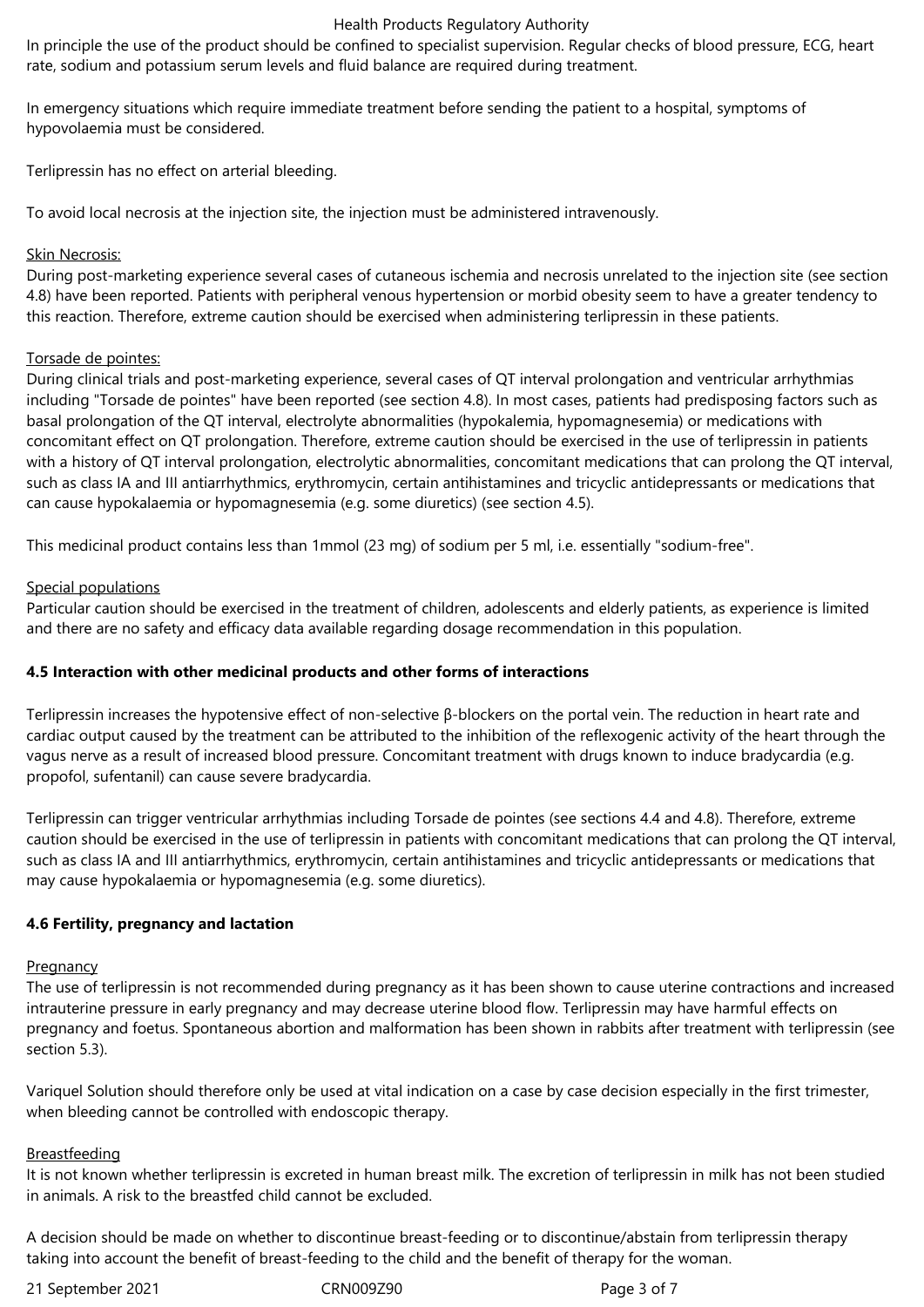# **4.7 Effects on ability to drive and use machines**

No studies on the effect on the ability to drive and use machines have been performed.

# **4.8 Undesirable effects**

# Summary of the safety profile

The most common side effects reported in clinical studies (frequency 1-10%) are paleness, high blood pressure, abdominal pain, nausea, diarrhoea and headache.

The antidiuretic effects of terlipressin can cause hyponatremia if the fluid balance is not controlled.

# Tabulated list of adverse reactions

The following frequencies are used to evaluate side effects: Very common (≥ 1/10) Common (≥ 1/100 to < 1/10) Uncommon (≥ 1/1,000 to < 1/100) Rare (≥ 1/10,000 to < 1/1,000) Very rare (< 1/10,000) Not known (frequency cannot be estimated from the available data).

| <b>MedDRA System Organ Class</b>                            | <b>Adverse Reaction (Preferred Term)</b>                                                                                                                                                                                                                                                                                               |
|-------------------------------------------------------------|----------------------------------------------------------------------------------------------------------------------------------------------------------------------------------------------------------------------------------------------------------------------------------------------------------------------------------------|
| <b>Metabolism and nutrition disorders</b>                   |                                                                                                                                                                                                                                                                                                                                        |
| common (≥1/100 to <1/10)                                    | hyponatraemia if fluid not monitored                                                                                                                                                                                                                                                                                                   |
| Nervous system disorders                                    |                                                                                                                                                                                                                                                                                                                                        |
| common (≥1/100 to <1/10)                                    | headache                                                                                                                                                                                                                                                                                                                               |
| uncommon (≥1/1,000 to <1/100)                               | triggering of a convulsive disorder                                                                                                                                                                                                                                                                                                    |
| very rare (<1/10,000)                                       | stroke                                                                                                                                                                                                                                                                                                                                 |
| <b>Cardiac disorders</b>                                    |                                                                                                                                                                                                                                                                                                                                        |
| common (≥1/100 to <1/10)                                    | ventricular and supra-ventricular arrhythmia, bradycardia, signs of<br>ischaemia in the ECG                                                                                                                                                                                                                                            |
| uncommon $( \geq 1/1,000 \text{ to } < 1/100 )$             | angina pectoris, acute hypertension rise, in particular in patients<br>already suffering from hypertension (generally, it decreases<br>spontaneously), atrial fibrillation, ventricular extrasystoles,<br>tachycardia, chest pain, myocardial infarction, fluid overload with<br>pulmonary oedema, cardiac failure, Torsade de Pointes |
| very rare (<1/10,000)                                       | myocardial ischemia                                                                                                                                                                                                                                                                                                                    |
| <b>Vascular disorders</b>                                   |                                                                                                                                                                                                                                                                                                                                        |
| common (≥1/100 to <1/10)                                    | hypertension, hypotension, peripheral ischaemia, peripheral<br>vasoconstriction, pallor                                                                                                                                                                                                                                                |
| uncommon (>1/1.000 to <1/100)                               | intestinal ischaemia, peripheral cyanosis, hot flushes                                                                                                                                                                                                                                                                                 |
| Respiratory, thoracic and mediastinal disorders             |                                                                                                                                                                                                                                                                                                                                        |
| uncommon $( \geq 1/1,000$ to <1/100)                        | painful breathing, bronchospasm, respiratory distress, respiratory<br>failure, respiratory arrest                                                                                                                                                                                                                                      |
| rare ( $\geq$ 1/10,000 to <1/1,000)                         | dyspnoea                                                                                                                                                                                                                                                                                                                               |
| <b>Gastrointestinal disorders</b>                           |                                                                                                                                                                                                                                                                                                                                        |
| common (≥1/100 to <1/10)                                    | abdominal cramps, diarrhoea, nausea                                                                                                                                                                                                                                                                                                    |
| uncommon (≥1/1,000 to <1/100)                               | vomiting                                                                                                                                                                                                                                                                                                                               |
| Skin and subcutaneous tissue disorders                      |                                                                                                                                                                                                                                                                                                                                        |
| uncommon (≥1/1,000 to <1/100)                               | lymphangitis, skin necrosis unrelated to the site of administration                                                                                                                                                                                                                                                                    |
| Pregnancy, puerperium and perinatal conditions              |                                                                                                                                                                                                                                                                                                                                        |
| uncommon $(21/1,000$ to <1/100)                             | uterine hypertonus, uterine ischemia                                                                                                                                                                                                                                                                                                   |
| <b>Reproductive system and breast disorders</b>             |                                                                                                                                                                                                                                                                                                                                        |
| common (>1/100 to <1/10)                                    | abdominal cramps (in women)                                                                                                                                                                                                                                                                                                            |
| <b>General disorders and administration site conditions</b> |                                                                                                                                                                                                                                                                                                                                        |
| uncommon $( \geq 1/1,000 \text{ to } < 1/100 )$             | injection site necrosis                                                                                                                                                                                                                                                                                                                |

Description of selected adverse reactions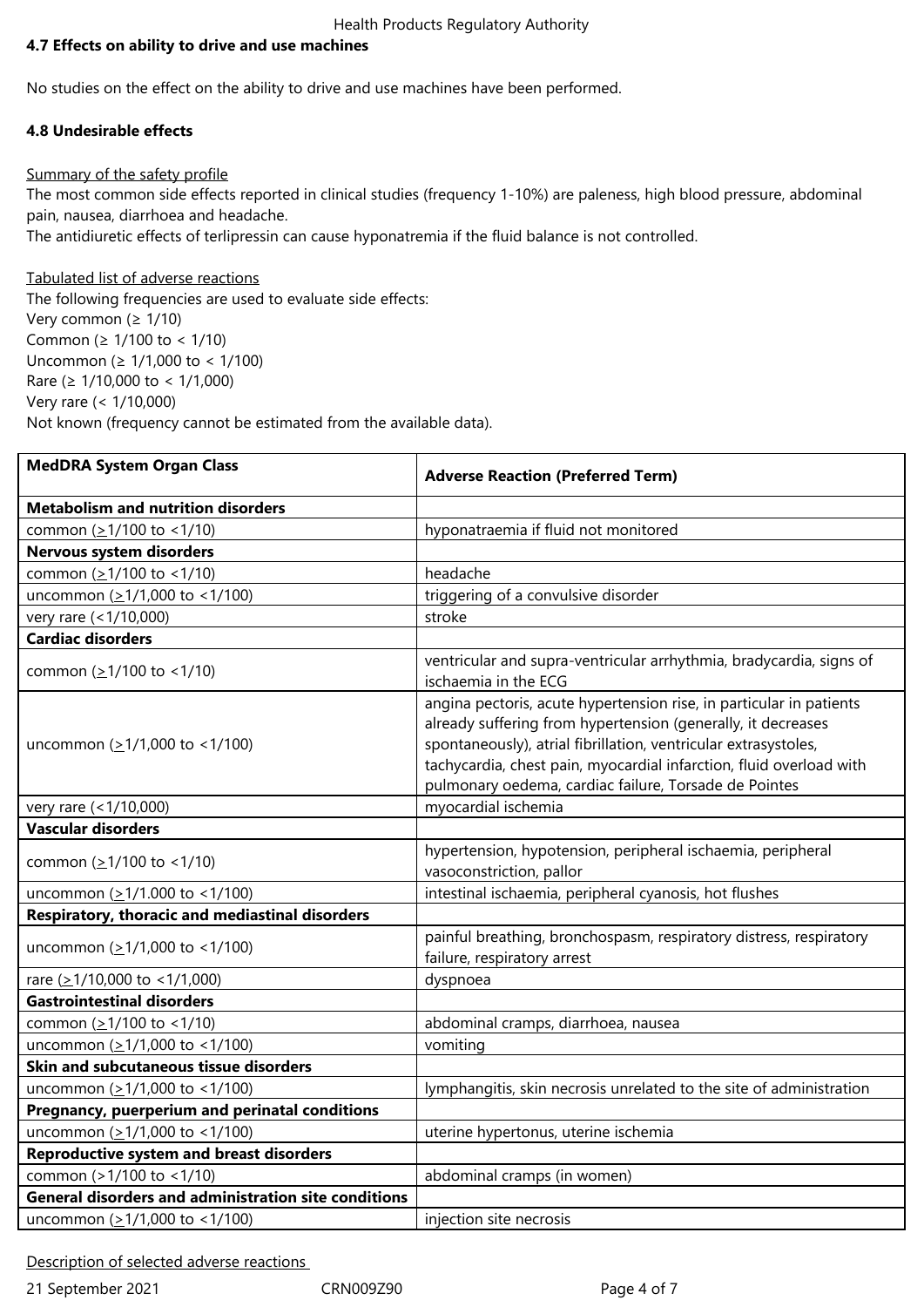During clinical trials and post-marketing experience, several cases of QT interval prolongation and ventricular arrhythmias including "Torsade de pointes" have been reported (see sections 4.4 and 4.5).

During post-marketing experience, several cases of cutaneous ischemia and necrosis unrelated to the injection site have been reported (see section 4.4).

# **Reporting of suspected adverse reactions**

Reporting suspected adverse reactions after authorisation of the medicinal product is important. It allows continued monitoring of the benefit/risk balance of the medicinal product. Healthcare professionals are asked to report any suspected adverse reactions via HPRA Pharmacovigilance Website: www.hpra.ie.

## **4.9 Overdose**

The recommended dose should not be exceeded in any case, since the risk of severe circulatory adverse effects is dose-dependent.

An acute hypertensive crisis, especially in patients with recognized hypertension can be controlled with a vasodilator-type alpha-blocker, e.g. 150 microgram clonidine intravenously.

Bradycardia requiring treatment should be treated with atropine.

## **5 PHARMACOLOGICAL PROPERTIES**

## **5.1 Pharmacodynamic properties**

Pharmacotherapeutic group: Systemic hormonal preparations, posterior pituitary lobe hormones, vasopressin and analogues, ATC code: H01BA04

Terlipressin has low pharmacological activity but is converted to the active lysine vasopressin by enzyme cleavage.

Doses of 0.85 mg terlipressin (corresponding to 1 mg terlipressin acetate) and 1.7 mg terlipressin (corresponding to 2 mg terlipressin acetate) reduce portal vein pressure and cause a noticeable vasoconstriction. Lowering the portal pressure and reducing the blood flow of the azygos vein is dose dependent. The effect of the low dose wears off after 3 hours, while hemodynamic data show that 1.7 mg terlipressin is more effective than 0.85 mg, since the higher dose shows a more reliable effect over the entire treatment period (4 hours).

Terlipressin inhibits portal hypertension with simultaneous reduction of blood circulation in portal vessels. Terlipressin contracts smooth oesophageal muscle with consecutive compression of oesophageal varices.

The inactive pre-hormone terlipressin slowly releases bioactive lysine‑vasopressin. Metabolic elimination takes place concomitantly and within a period of 4‑6 hours. Therefore, concentrations remain continuously above the minimal effective dose and below toxic concentrations.

Specific effects of terlipressin are assessed as follows:

## Gastrointestinal system:

Terlipressin increases the tone of vascular and extravascular smooth muscle cells. The increase in arterial vascular resistance leads to decrease of splanchnic hypervolemia. The decrease of the arterial blood supply leads to reduction of pressure in the portal circulation. Intestinal muscles contract concomitantly which increases intestinal motility. The muscular wall of the oesophagus also contracts which leads to closure of experimentally induced varices.

## Kidneys:

Terlipressin has only 3% antidiuretic effect of the native vasopressin. This residual activity is of no clinical significance. Renal blood circulation is not significantly affected in normovolemic condition. Renal blood circulation is increased, however, under hypovolemic condition.

## Blood pressure:

Terlipressin induces a slow haemodynamic effect which lasts 2‑4 hours. Systolic and diastolic blood pressure increase mildly. More intense blood pressure increase has been observed in patients with renal hypertension and general blood vessel sclerosis.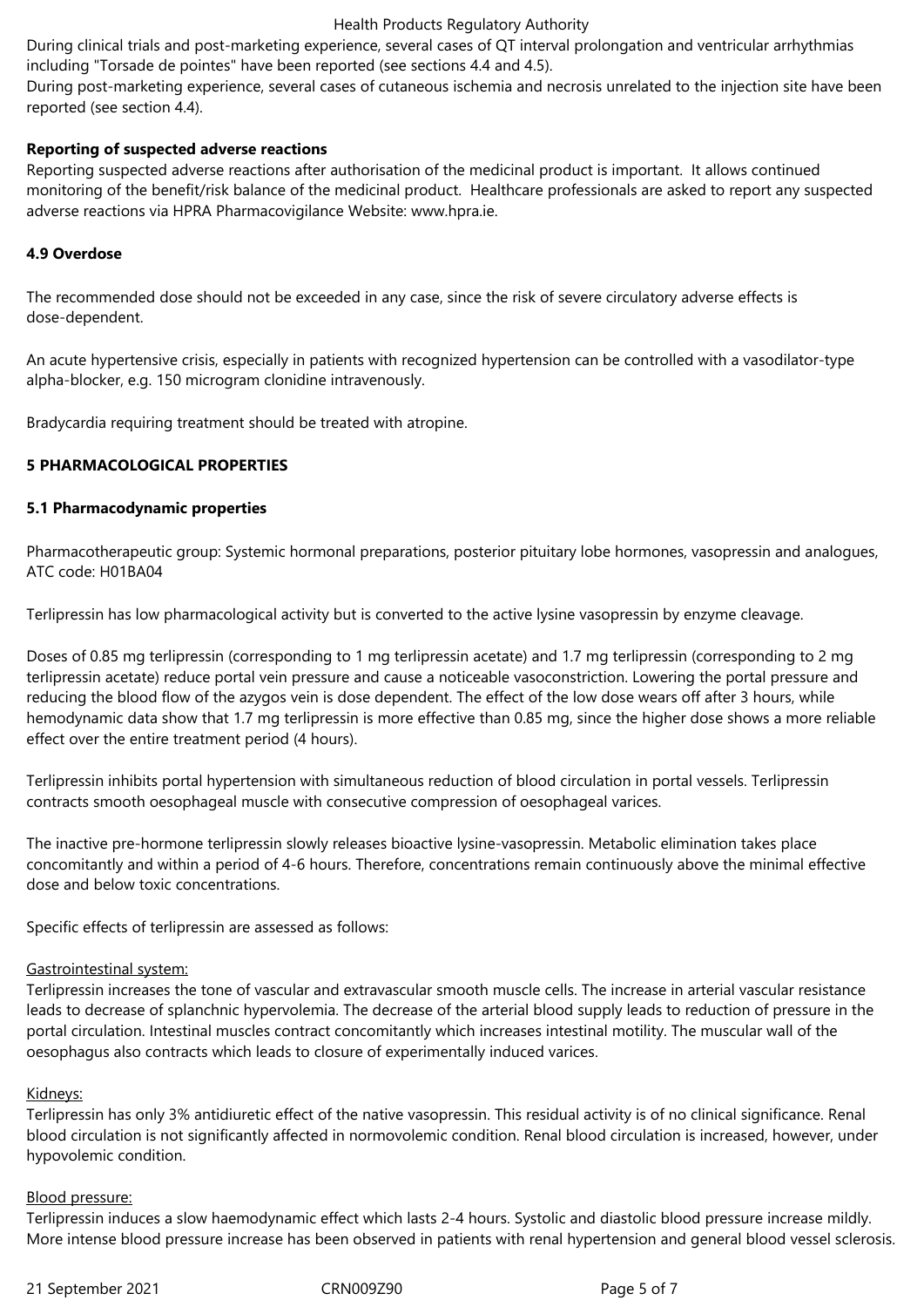## Heart:

All studies reported that no cardio‑toxic effects were observed, not even under the highest dose of terlipressin. Influences on the heart, such as bradycardia, arrhythmia, coronary insufficiency, occur possibly because of reflex or direct vascular constrictive effects of terlipressin.

# Uterus:

Terlipressin causes significant decrease in myometrial and endometric blood flow.

Skin:

The vasoconstrictive effect of terlipressin causes significant decrease in blood circulation of the skin. All studies reported obvious paleness on face and body.

In conclusion, the main pharmacological properties of terlipressin are its haemodynamic effects and its effects on smooth muscle. The centralization effect under hypovolemic condition is a desired side effect in patients with bleeding oesophageal varices.

# **5.2 Pharmacokinetic properties**

The mean plasma half-life of terlipressin is 24 minutes. After bolus intravenous injection terlipressin elimination follows second order kinetics. Plasma half‑life was calculated as 8‑12 minutes during the distribution phase (0‑40 minutes) and 50‑80 minutes during the elimination phase (40‑180 minutes). The release of lysine-vasopressin is maintained for at least 180 minutes. Due to cleavage of the glycyl groups from terlipressin lysine-vasopressin is slowly released and reaches maximal concentrations after 120 minutes. Urine contains only 1% of the injected terlipressin, which indicates almost complete metabolism by endo‑ and exopeptidases of liver and kidneys.

# **5.3 Preclinical safety data**

Non-clinical data reveal no special hazard for humans based on conventional studies of single- and repeat-dose toxicity, and genotoxicity. No carcinogenicity studies have been performed with terlipressin. At doses relevant to humans, the only effects observed in animals were those attributed to the pharmacological activity of terlipressin.

Animal pharmacokinetic data are not available to compare with the plasma concentrations in humans at which these effects have occurred, however, since administration is intravenous, substantial systemic exposure can be assumed. Due to its pharmacological effect on smooth muscles Variquel Solution may induce abortion in the first trimester.

An embryo-fetal study in rats demonstrated no adverse effects of terlipressin. In rabbits abortions occurred, probably related to maternal toxicity, and there were ossification anomalies in a small number of fetuses and a single isolated case of cleft palate.

# **6 PHARMACEUTICAL PARTICULARS**

# **6.1 List of excipients**

Glacial acetic acid Sodium acetate trihydrate Water for injections

# **6.2 Incompatibilities**

In the absence of compatibility studies, this medicinal product must not be mixed with other medicinal products.

# **6.3 Shelf life**

Unopened: 3 years

# **6.4 Special precautions for storage**

21 September 2021 CRN009Z90 Page 6 of 7 Store in a refrigerator (2°C-8°C).